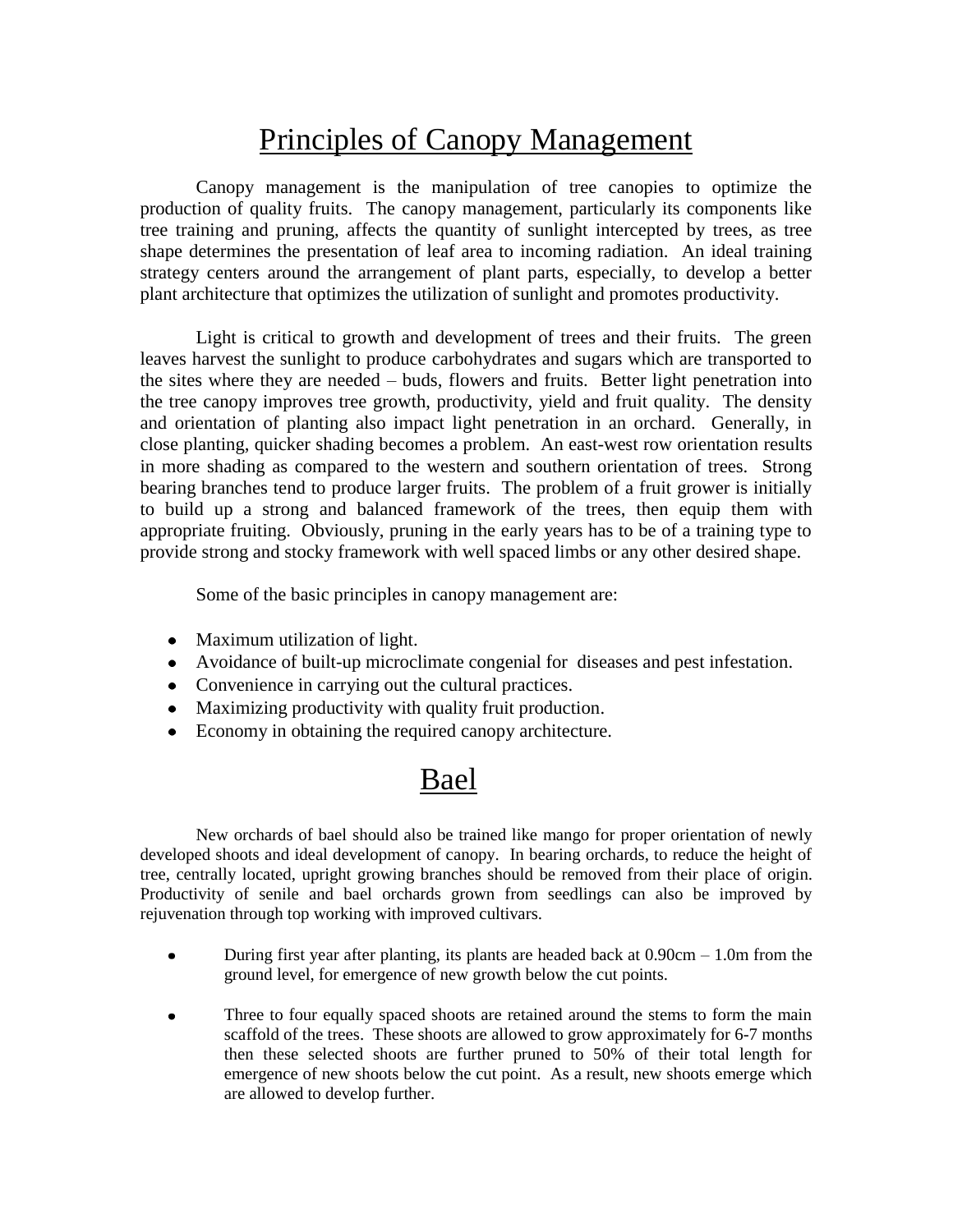#### Top Working

- For top working, selected senile trees or trees grown from seedlings with inferior fruits should be headed back at a height of 1.5-2.0 m from the ground in winter. This results in profuse sprouting of shoots near cut ends during spring season.
- Like mango, thinning of excessive shoots is also needed. Thinning should be done twice at a monthly interval during May and June. Thinning of excessive shoots should be done to keep 6-8 healthy, well developed and well distributed shoots per branch.
- Top working by patch budding of improved cultivars can be done on these shoots during June-July. These shoots develop in two years and they start fruiting afterwards.

### Banana

In most banana growing regions, solar radiation is abundant and productivity of banana largely depends upon the efficient utilization of this resource. In multistorey cropping system, banana is grown to harness maximum light, land and nutrient availability. Light interception, soil fertility, climatic conditions, soil moisture etc. are important points to be considered for laying out of high density plantation.

Pruning of surplus leaves is a common operation in banana cultivation. Leaf pruning improves light penetration and reduces disease spreading through old and senescent leaves. The micro climate, especially availability of light and heat is improved by removal of leave. For optimum crop production, minimum of 12 leaves are required to be retained.

## Ber

Although ber is not popularly grown and is not a commercially important fruit crop, it has better adaptability in marginal soils in arid regions of subtropics.

- $\bullet$ After transplanting in the field and providing the vertical support during its growing period, no shoot is allowed to grow up to 80-90 cm.
- The height of the head is kept comparatively more than other fruit trees to avoid the drooping branches reach and spread on the ground. Beyond this height, 4-5 side shoots which are properly placed are selected to form scaffold limbs.
- During first 2-3 years after planting, ber trees are trained to develop a strong  $\bullet$ framework. After that, old growth is beheaded during March, keeping 1-2 nodes above the graft union to allow vigorous new growth.
- One upright growing vigorous shoot is retained to develop into main trunk which is kept clean of secondary branches up to 30 cm. height from the ground level.
- On the main trunk, 3 or 4 well spaced and favourably located main branches are allowed when it is headed back. During second year, these main branches are also clipped, retaining 3-4 secondary branches on each of them. This process is continued to develop tertiary branches.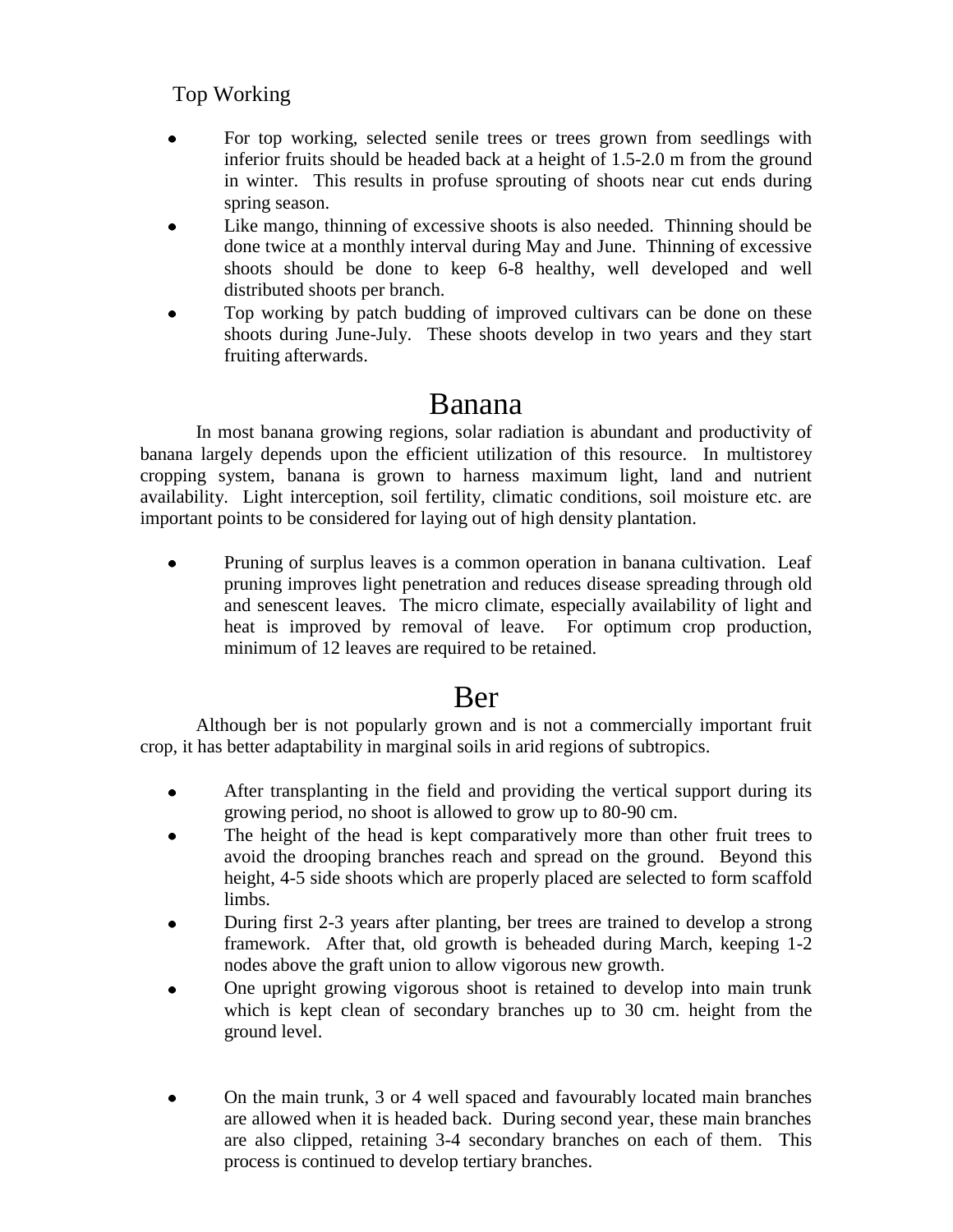- Upward growing shoots are retained at each stage to develop an upright statured tree. Not more than one upright growing shoot is retained at a node so that narrow crotches are avoided. This basic frame of the tree is maintained by removing water sprouts as and when they emerge. Correction in the framework is done at the time of annual pruning.
- Annual pruning in ber is essential to induce maximum number of new healthy shoots which bear good quality fruits. It is also essential to remove the undesirable, weak, intercrossing, diseased and broken branches to avoid crowding and to encourage healthy growth for maximum fruit bearing.
- Pruning is done during the hot and dry season when tree sheds leaves and enters into dormancy. In Tamil Nadu, its trees are pruned during January-April in Maharashtra, pruning must be completed by the April end, while in Haryana by the May end. Severity in pruning also differs at different locations. In general, light pruning, at about 25 buds, is the best. However, pruning could be done at 15-20 buds under more moderate climatic conditions.
- All the secondary shoots should be completely removed. To avoid the occurrence of long, unfruitful basal portions of branches caused by light pruning of several years, half the past season's shoots are pruned down to 20 buds, while the remaining half to the basal 1 or 2 nodes.
- Spraying of 3% thiourea or potassium nitrate once in 2 days before pruning  $\bullet$ induces bud sprouting from maximum number of nodes.

### Cashew

Canopy in cashew, a fast growing woody perennial, is characterized by spreading branches and irregular shape. Plantations having trees of irregular canopy shape and size are difficult to manage and thus result in poor nut yield in later years. Plants should be meticulously trained from the first year of orchard life itself so as to derive maximum benefit of high density system of planting and avoid thinning of plants. It is advisable to adopt modified leader system or open center system of training for plantations with wider spacing in order to avoid overlapping of canopies at later stage of orchard life.

Initially, grafts are allowed to grow with a clear single stem up to a height of 75- 100 cm by removing all side branches. Thereafter, branching is allowed in all directions in different whorls up to a height of 3-4 m and subsequently, the central leader is detopped at a height of half of the spacing given between the plants to ensure a semi globular canopy shape. Further, regular trimming of branches and removal of criss cross and low spreading branches should be resorted to in order to maintain the canopy size and shape.

 $\bullet$ In **Modified Leader System**, the side sprouts on leaf axils of young grafts are removed periodically during the first year as and when arise and a clear single stem of 0.5-0.75 m from the ground level is maintained and later the trunk is allowed to branch in all the directions. The central leader is de-topped at a height of 3-3.5 m and a clear semi globular canopy should be allowed to form. Height of de-topping may be decided depending on spacing allotted to plants. Less spaced plants are de-topped at a lower height.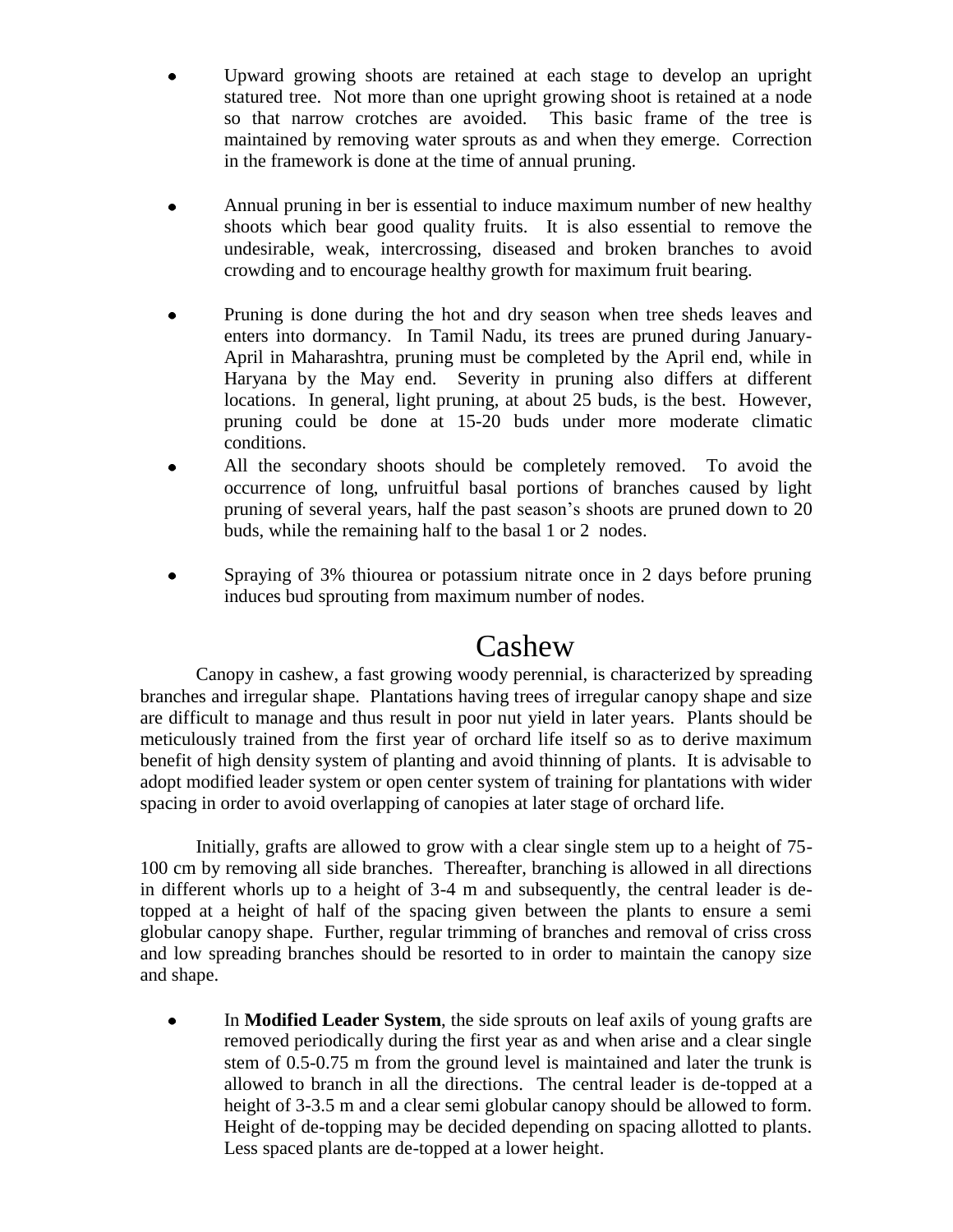- The canopy needs annual maintenance by minimum trimming of the over growth after harvesting of fruits. This kind of canopy helps in tapping maximum sunlight and helps in reducing the dead wood and water shoot development. The system is well suited for plants spaced at spacing closer than  $5 \text{ m x } 5 \text{ m}$ .
- In **Open Centre System**, the plant is allowed to grow up to a height of 0.30- 0.45 m height from the ground with a clear single stem and then the main stem is pinched off in this system. The lateral shoots in all directions are encouraged to grow and form a vase shape.
- Canopy shape is maintained by minimum trimming annually. This shape helps in flowering and setting of nuts both in inner and outer surfaces of canopy and covers the allotted space faster. For plantations having wider spacing (8m x 8m), the system is adoptable but it cannot be adopted in very closely planted plantations.

#### Pruning to Bush Shape

- These training systems can be adopted in closely spaced plantations and need to be attempted from the initial years of planting.
- In closely planted plantations under high density system, canopy development within the manageable size is most essential. Plants can be pruned to bush shape at a height of 0.75-1.00 m.
- The yield of bush pruned plants is superior even at a closer spacing of 2.5m x 2.5m during several years at the beginning. Thus, a yield of more than 4 tonnes/ha can be achieved.

#### Canopy Management in Productive Orchards

- Cashew responds very well and gives higher yield when exposed to bright sunlight.  $\bullet$ Well maintained cashew plants need annual pruning and trimming to get proper shape and to tap maximum sunlight which leads to better photosynthesis.
- In a plantation, inter-mingling branches with neighboring trees need to be trimmed every year and a clear gap of minimum one foot may be maintained for tapping the intermittent light.
- Depending on the spacing of plantation, the height of tree canopy should be regulated so as to overcome the shading effect of plants over neighboring plants. For example, height of plants spaced at 5m x 5m is contained at 2.5 m. Similarly, in the plantations of 8m x 8m spacing, the plants are de-topped at 4m height.
- While attending the annual pruning, the criss cross branches, dead wood and branches which touch the ground, can also be removed.

# Lime (K.lime)

Acid lime plants may be trained to modified central leader system, with a smooth trunk up to 75-100cm height from the ground level and 4-5 well spaced and well spread branches, as scaffolding branches.

- All sprouts appearing on the trunk up to a height of 75-100 cm should be removed.  $\bullet$ Similarly on grown up trees, the water suckers appearing on main trunk and scaffolding branches should be removed promptly.
- Once a young plant is trained to a desired shape, it requires very little pruning. Light pruning may be given during later years.
- Lightly pruned young trees make more development of roots and shoots, producing  $\bullet$ fruits earlier that those pruned heavily. Pruning of bearing trees though differs with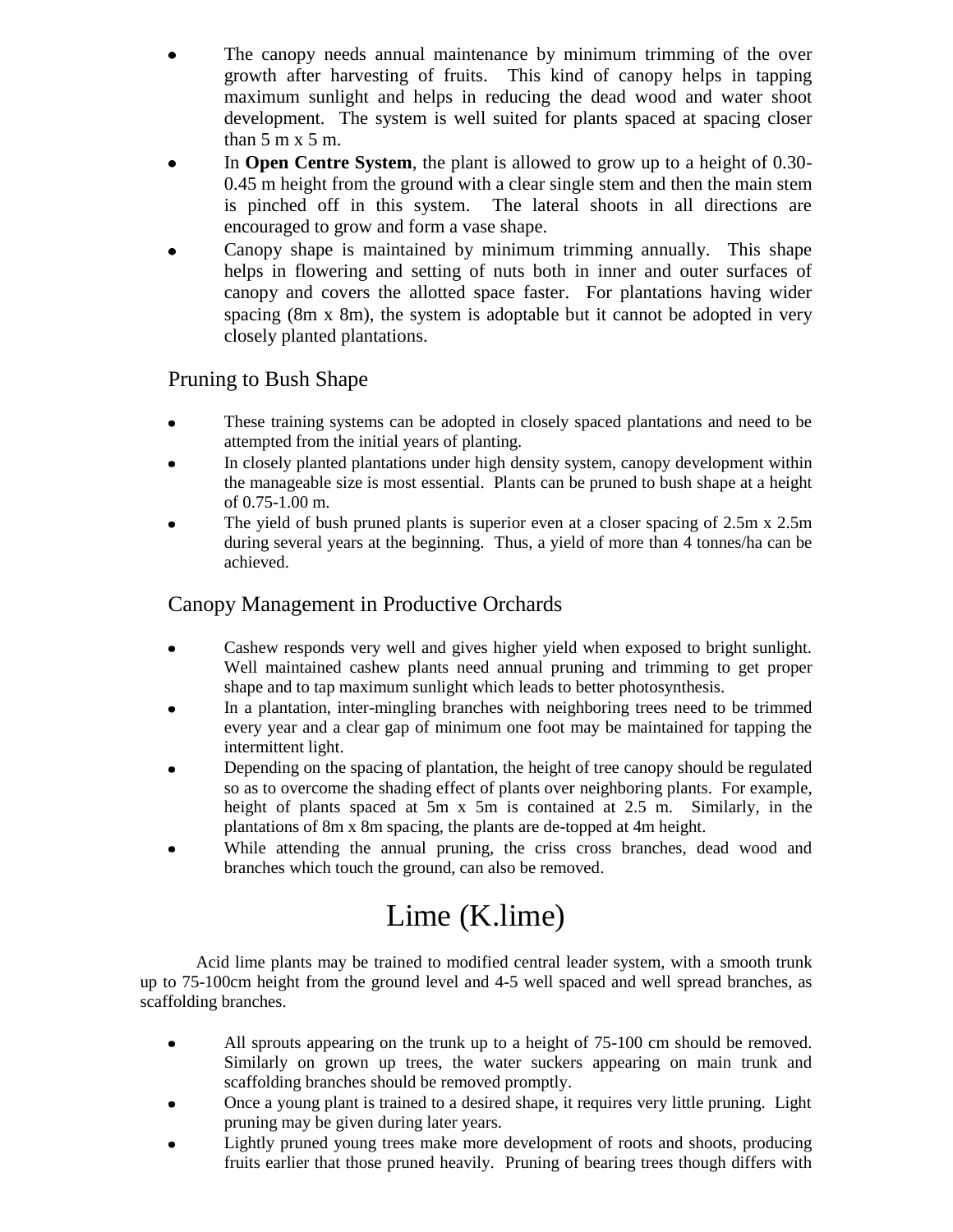variety, chiefly consists of removal of dead, dried, diseased, broken and cris cross branches, whose existence is detrimental to the health of trees. Removal of water suckers is also essential.

Pruning may be done just after harvesting. Soon after pruning, the cut ends may be  $\bullet$ smeared with Bordeaux paste or Blitox.

# Mandarin

The trees at planting time are headed back more severely to a height of 70-80cm from the ground level.

- Usually, 3-5 well spread laterals are selected as the future scaffold limbs.
- Further, these shoots are again pruned for initiation of new shoots below the points.
- These shoots are more prone to flowering and fruiting.
- In bearing, mandarins are considered to be over bearers and also alternate bearers to some extent.

• Pruning or cutting back of one year old shoots to half length (50% of the total) or to full length is recommended for obtaining proper yield of high quality fruits. The pruning, therefore, is done to keep the balance between fruiting and vegetative growth.

• The pruning of some of the shoot certainly removes a part of fruiting area and helps maintain regular cropping. The dried up branches found in the lower part of the plant too are removed.

## Guava

Untrained or unpruned guava trees become huge and unmanageable after a few years of growth. The bearing area is reduced and the interior of plants become entirely without fruits.

- Trees are topped to a uniform height of 60-70 cm from the ground level, 2-3 months  $\bullet$ after planting to induce the emergence of new growth below the cut points.
- Three to four equally spaced shoots are retained around the stem to form the main scaffold limbs of tree. These shoots are allowed to grow for 4-5 months after topping until they attain a length of 40-50 cm.
- The selected shoots are further pruned to 50% of their length for inducing multiple shoots from the buds below the cut end. Newly emerged shoots are allowed to grow up to 40-50 cm and pruned once again for emergence of new shoots. This is chiefly done to obtain the desired shape.
- The pruning operations continue during the second year after planting. After two years, short branches within the tree canopy produce a compact and strong structure. All the plants are confirmed to a hedge shape of 2m inter row width and 2.5m height for which pruning is performed in January and May-June every year.

# **Jackfruit**

Training in jackfruit in early stage to build strong framework and to avoid weak crotches is necessary. Plants of jackfruit should be trained on single stem. Apical growth needs to be controlled within first year of planting for better canopy architecture.

- Plants are topped (headed back) to a uniform height of 70-80 cm from the ground  $\bullet$ level, 3-4 months after planting to induce the emergence of new growth.
- $\bullet$  Three to four well spaced limbs are retained around the main stem to form the scaffold limbs of the plant.
- Additional unwanted shoots are removed from time to time to give the plant desired shape.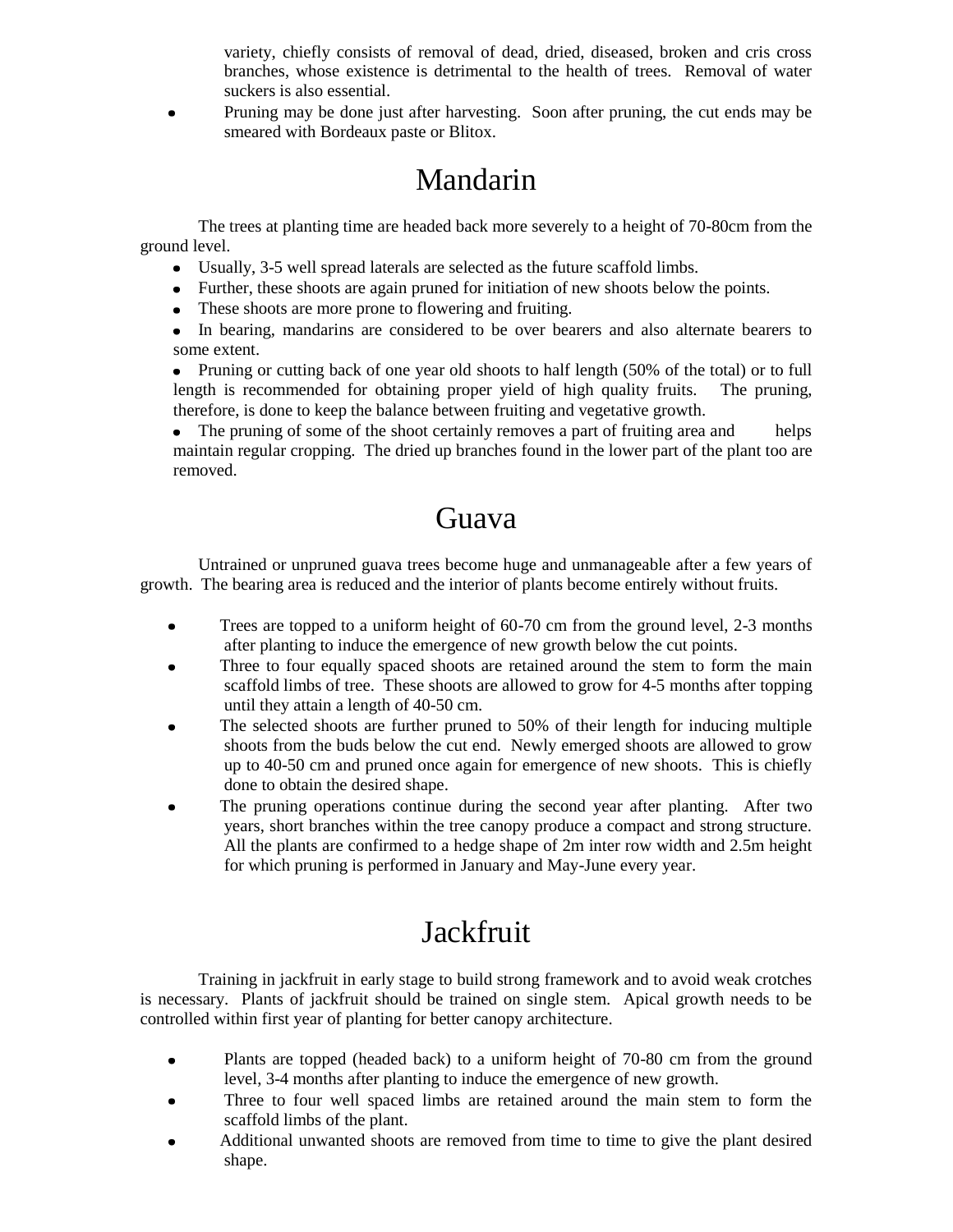# Litchi

Management of optimum stature of litchi tree with compact and stereo bearing canopy is an important aspect of orchard management. Generally, litchi trees grow unstopped and develop into larger canopy. But in systematic orcharding, promotion of large bearing area, accommodation of more number of plants/unit area, management of tree height, canopy concentration to provide more fruiting branches and penetration of more light to inner portion become more relevant. Hence, giving proper shape to trees from initial stage and pruning of branches after harvesting in bearing trees is essential. Since more shoot sprouting takes place in young plants, proper shape is quite convenient at this stage.

- Single stem air layered plants should be raised in bags and allowed to grow up to 40-  $\bullet$ 50 cm. The air layered plants have strong tendency to produce branches at the ground level which are pinched or pruned.
- Further, strong, well spaced outshoots are allowed to form the main branches. It is necessary to continue shaping by removing all the branches forming crotches with main branches as and when they grow.
- To develop good and compact canopy, 25-30 cm fruit bearing shoots at the time of harvesting are removed. In this way, 2-3 new terminals develop which consequently develop into fruiting branches next season.
- Unproductive trees are pruned heavily to develop new fruitful shoots. In such cases, heavy reiterative pruning, usually up to limbs at a height of 4-5m is commonly followed, supplemented with heavy application of nutrients.
- Further, supplementary pruning is done to retain 4-6 healthy, well-placed shoots in each limb.
- These new shoots start fruiting 2-3 years after pruning. Thereafter, general pruning is followed to maintain ideal vigour and productivity of trees.

### Mango

Tree canopy management, especially size control, has become a priority for reducing production cost and increasing fruit yield and quality. However, unlike temperature fruits, where tree management technologies have been developed and refined for over a century, the similar tools and experiences can be applied with a few modifications in mango. Tree management techniques, specifically for mango have been developed and are being used in different parts of the world, which can be adopted after certain modifications in different mango growing regions. Early height control and tree canopy management are important techniques and should be practiced in India.

Similarly, the problem of large tree size in mango can be tackled by using topping and hedging because large and crowded trees pose many disadvantages. Appropriate height, topping and hedging, cutting angles, as well as time and frequency of hedging determined for mango, which are common practices in Israel, USA, Australia and South Africa, can be used for increased efficiency and production in India. Shaping the mango tree immediately after planting has its own importance for keeping desirable plant height at first branching, so that proper clearance for equipment is possible.

#### New Orchard

- Heading back of plants when they attain the age of one year.  $\bullet$
- Heading back should be done with a sharp secateurs to give a sharp and smooth cut during October-December.
- Height of heading back should be 60-70 cm from the ground.
- Heading back results in emergence of new shoots during March-April (spring season).
- For development of ideal open canopy, thinning of excessive shoots is needed during May. Thinning should be done in such a manner as to retain four well distributed shoots in all directions. These shoots develop as primary branches.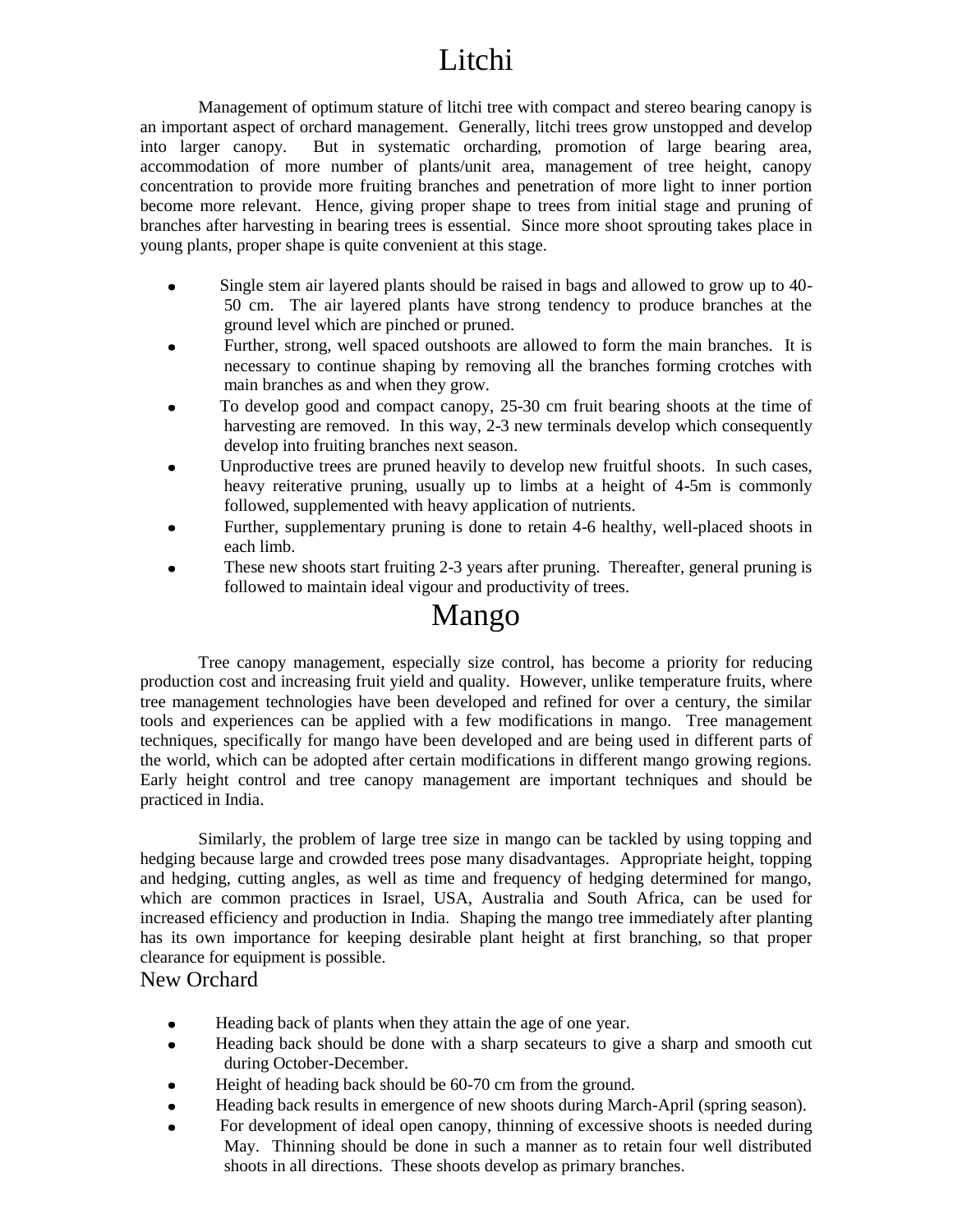- If crotch angle of retained shoots is smaller, then bending should be done at this stage to increase the crotch angle of newly developed shoots. It should be done with a jute rope (use of nylon or poly threads should be avoided).
- Second cutting is required when these shoots attain maturity. Shoot maturity in mango is determined by colour change of shoots from green to brown. Generally, this stage comes after 7-8 months of shoot growth in north India.
- Thus, second cutting of primary branches is done in October-November. This cutting also induces new growth during ensuing spring season.
- Again, thinning of excessive shoots should be done to ensure 2-3 shoots per primary branch. These shoots develop as secondary branches.
- This initial training results in open and spreading canopy of trees.

#### Bearing Mango Orchards

- In bearing mango trees, for management of canopy and enhancing their productivity, identify uprightly growing branches in each tree and thin them out for increasing the productivity.
- Remove only one or two uprightly growing branches from centre of tree to reduce tree height significantly and increase availability of light inside the canopy for better photosynthesis.
- Cutting of uprightly growing branches should be done during October-December from the base of their origin.
- During removal of branches, first cut should be given on lower side of branch to give a smooth cut and avoid bark splitting.
- Protect branches with wide crotch angle as they are more productive.
- In bearing mango trees, not more than 25% biomass should be removed at a time for better canopy management; otherwise it results in excessive vegetative growth.
- Under high density planting system, remove 10-15% biomass annually during October-December to increase light penetration inside the canopy. Removal of 10- 15%biomass should include cris cross branches, dead wood and diseased shoots.

### Pomegranate

Pomegranate has wide range of adaptability. It is a deciduous plant under sub-tropics where it is cultivated quite extensively. But under tropical conditions, pomegranate is an evergreen plant and thus adds continuous growth. Under both situations, this fruit tree needs to be trained properly and pruned regularly for better fruit production.

For a bush, the plants are trained not as a single stem as in other fruit plants but as a multi stem. Immediately after planting in the field, it should be headed back to 30-40 cm, assuring the availability of a number of buds below. During the first growing season, about four shoots may be selected which will form the main limbs of the plant.

- If its plants are to be trained to single stem then heading back in the field after  $\bullet$ plantation is done at about 70 cm. During first year's, growth, 5-6 shoots are selected to form the scaffold limbs.
- The main stem is kept free without any branch up to 40 cm. and any shoot; therefore, coming from below this point is removed.
- The pomegranate has a tendency to put forth many suckers, which need to be removed right from the beginning in case of single stem training.
- Pomegranate plants do not require pruning except removal of ground suckers, water shoots, cross branches, dead and diseased twigs, giving a shape to the tree.
- Pomegranate fruits are borne terminally on short spurs, arising from mature shoots, which have the capacity to bear fruits for 3-4 years. With advance in age they decline. A little thinning and pruning of old spurs to encourage growth of new ones are required.